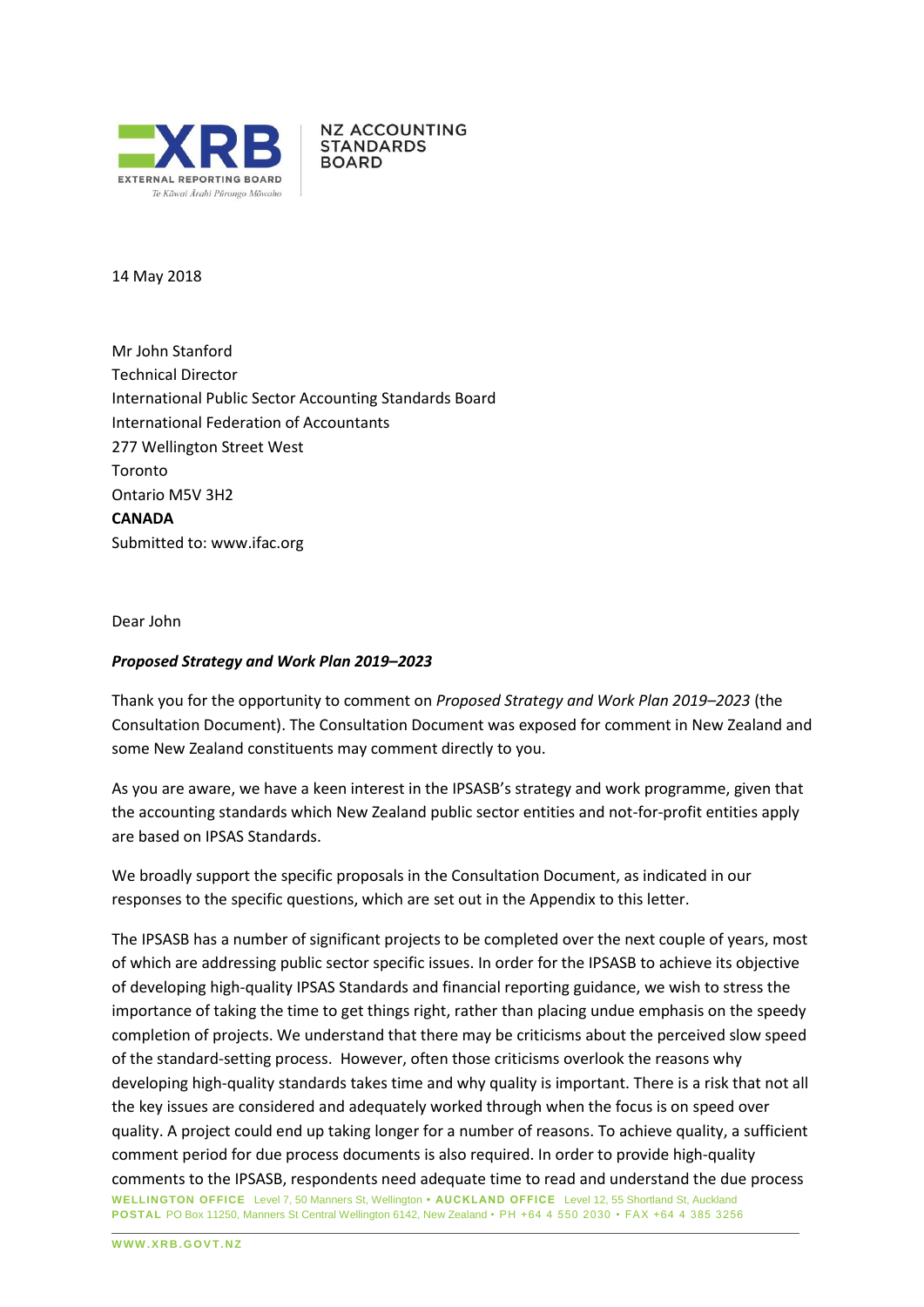documents, identify any issues, conduct outreach and to provide well-considered feedback and recommendations on appropriate solutions. We understand that there will be times where the IPSASB feels there is a need to complete a project within a certain timeframe. However, the pressures to complete projects should not be at the cost of quality. In this situation, we suggest that the IPSASB reprioritises its work plan and allocates more resources to that particular project.

We recommend that the IPSASB adds a project on communication effectiveness to the Work Plan 2019–2023 as an alternative to some of the other proposed projects. We are of the view that this project is of interest to a wider range of constituents and would deliver more benefits to users of general purpose financial reports than some of the other proposed projects in the Consultation Document. We are living in an environment where information is readily available from many sources and the usefulness of information provided in financial reports is being increasingly challenged. Information in financial reports needs to be relevant and presented in a clear and concise manner to assist readers to understand it and use it for accountability and decision-making purposes.

We are very pleased that maintaining IFRS convergence is included as a separate theme in the Consultation Document. When transactions are the same for the public and private sectors it is important that convergence with IFRS® Standards is maintained. Maintaining convergence with IFRS Standards ensure the IPSAS Standards incorporate the latest thinking of the International Accounting Standards Board (IASB), to the extent appropriate for the public sector. This process ultimately contributes to the IPSASB developing and maintaining high-quality IPSAS Standards and financial reporting guidance.

Although we are broadly supportive of the specific proposals in the Consultation Document, we have a number of comments and recommendations in our response to the Specific Matters for Comment (SMC), which are set out in the Appendix to this letter.

If you have any questions or require clarification of any matters in this submission, please contact Aimy Luu Huynh [\(aimy.luuhuynh@xrb.govt.nz\)](mailto:aimy.luuhuynh@xrb.govt.nz) or me.

Yours sincerely

Kubuly Cole

Kimberley Crook **Chair – New Zealand Accounting Standards Board**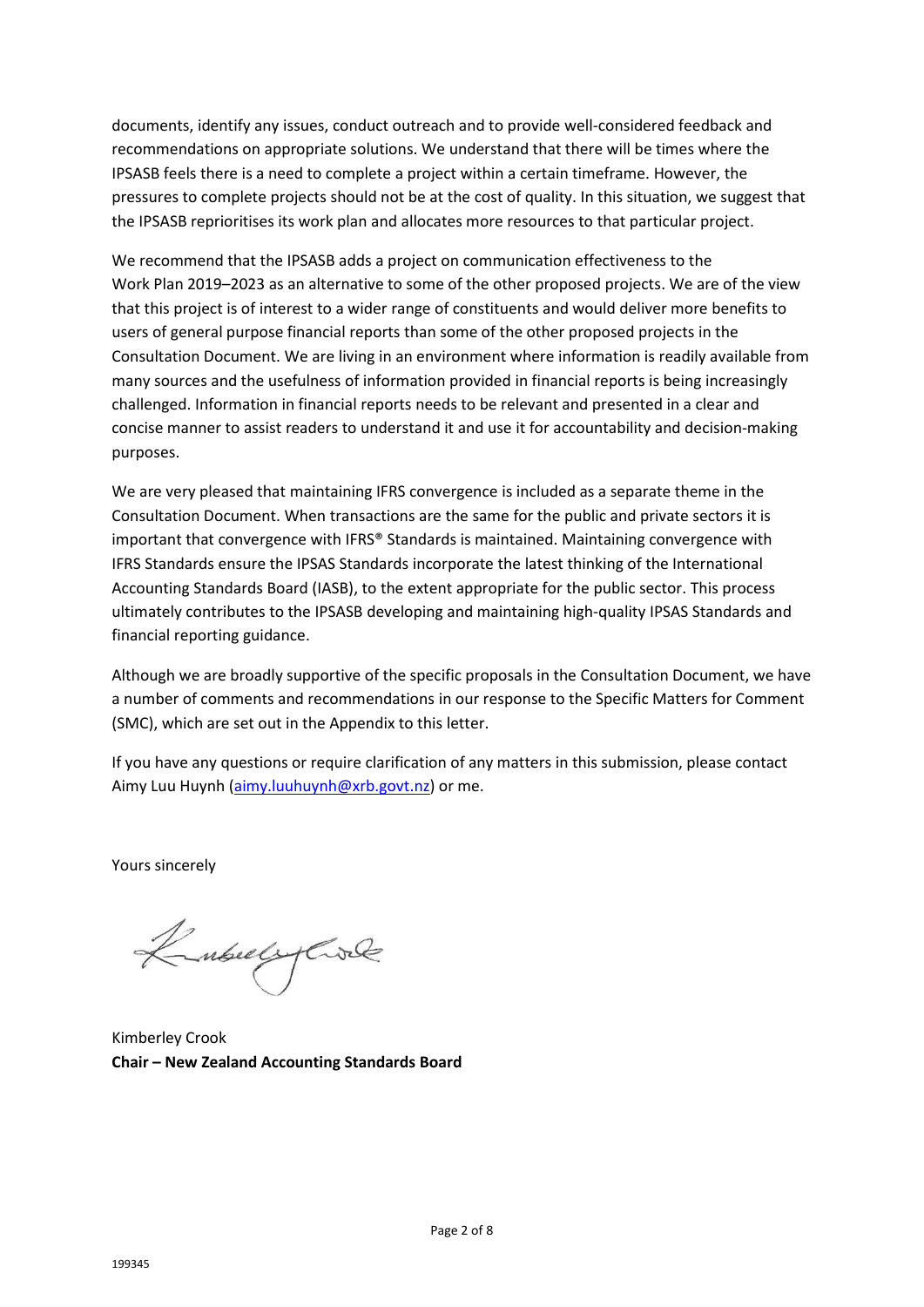### **APPENDIX Response to Specific Matters for Comment**

#### **Specific Matter for Comment 1**

Do you agree with the IPSASB's proposed Strategic Objective 2019–2023? If you agree please provide any additional reasoning not already discussed in the document. If you do not agree please explain your reasoning and your proposed alternative.

We broadly agree with the IPSASB's proposed overarching Strategic Objective 2019–2023. We recommend that the first area of activity be enhanced by rewording it to include the words "maintaining" and "principle-based". We acknowledge that some might be of the view that the term "high-quality" infers that standards would be principle-based, but we would prefer the term "principle-based" is included (because some could argue that it is possible to develop high-quality standards that are rules-based). The proposed change would make it explicit that the IPSASB develops and maintains principle-based standards and guidance. It would also make it clear that the IPSASB not only develops new standards and guidance, but also enhances and updates existing standards and guidance. The proposed change is marked-up below.

Delivered through two main areas of activity, both of which have a public interest focus:

• Developing and maintaining high-quality, principle-based IPSAS and other highquality financial reporting guidance for the public sector;…

We also wish to emphasis our support for the explicit reference to "high-quality" IPSAS and other financial reporting guidance. This should be a key factor when the IPSASB setws its work programme to achieve its Strategic Objective. We understand the IPSASB's desire to be regarded as a standardsetting body that addresses difficult public sector specific issues in a timely manner and makes efficient use of resources. However, the desire to complete projects in a timely manner must also be weighed up against the need to consider issues carefully, both conceptually and practically, and to develop operational standards. Given the difficult topics that are currently being considered by the IPSASB, we think it is imperative that the IPSASB takes the time to carefully consider the problem it is seeking to resolve, the available options for addressing that problem, and to develop workable solutions. With large and complex projects, it is also important to allow sufficient time for drafting and review of the resulting standards.

We understand that standard setters are often criticised for the perceived slow speed of the standard-setting process. However, often those criticisms overlook the reasons why developing high-quality standards takes time and why quality is important. If there is insufficient time devoted to standards' development, there is a significant risk that the resulting standards do not generate the expected benefits to users of public sector financial reports and/or impose excessive costs on public sector entities in preparing their financial statements. It also would likely result in the need for subsequent amendments or improvements, which in turn adds extra time to standard setting and additional implementation costs for preparers. There is also a risk that a project could end up taking longer than it should (for example, there could be more than one due process document required if respondents identified significant problems with the IPSASB's initial proposals). A focus on speed over quality could also pose a reputation risk for the IPSASB which, in turn, could impact on the strategic objective of increasing the adoption of accrual-based IPSAS. We understand that there will be times where the IPSASB feels there is a need to complete projects within a certain timeframe.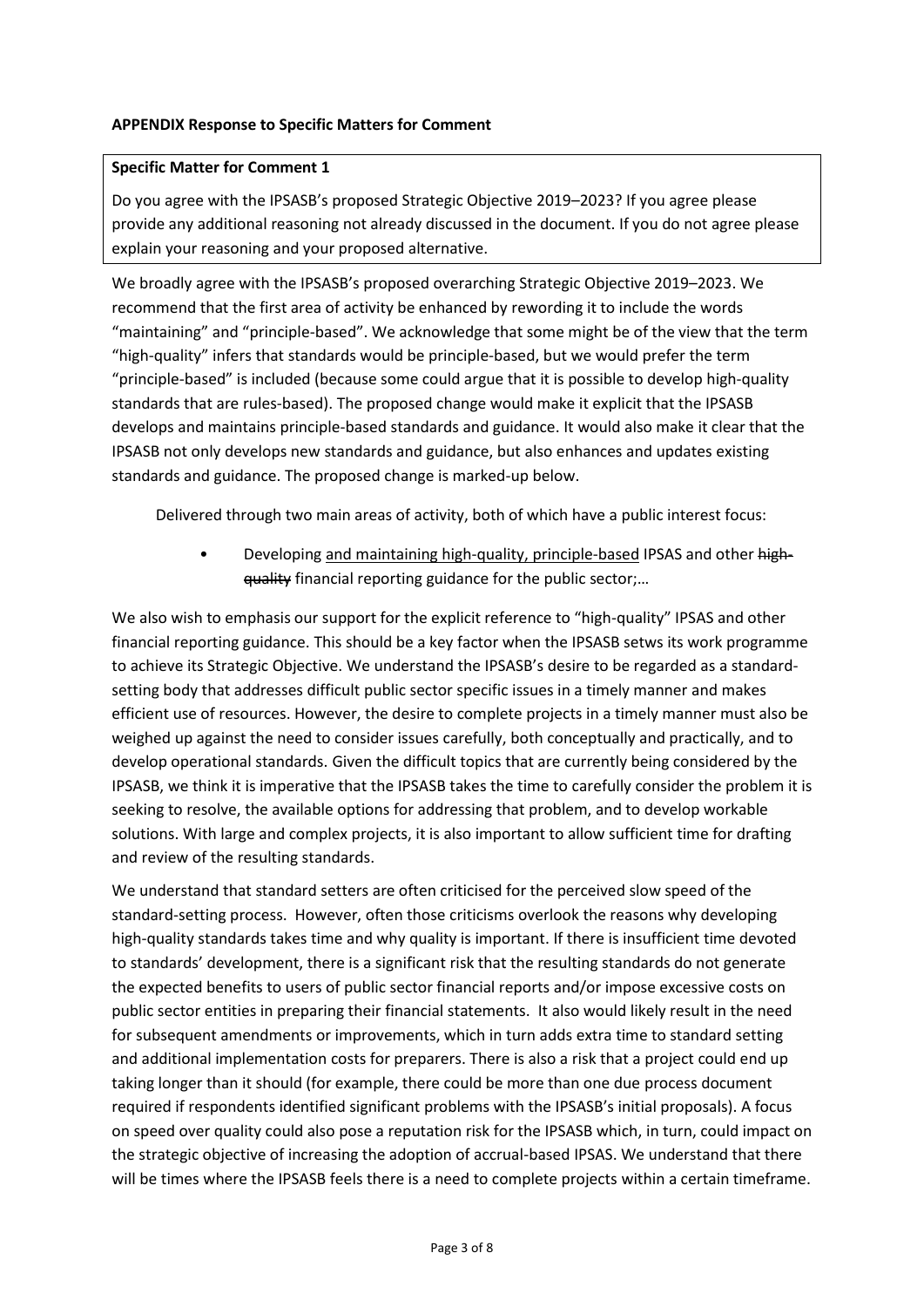However, the pressures to complete projects should not be at the cost of quality. In this situation, we suggest that the IPSASB reprioritises its work plan and allocates more resources to that particular project.

One factor in achieving quality is to have a sufficient comment period for due process documents. The complexity of a topic should be a main driver in determining the length of the comment period, rather than meeting milestones. In order to provide high-quality comments to the IPSASB, respondents need adequate time to read and understand the due process documents, identify any issues, conduct outreach and to develop well-considered feedback and recommendations on possible solutions. This includes time for translation for respondents for whom English is not their first language.

We wish to emphasise the importance of this point, especially for Theme A projects, where there are no equivalent IFRS Standards to use as the starting point. Consequently, these projects require more time and resources to complete.

# **Specific Matter for Comment 2**

Do you agree with the IPSASB's five proposed Strategic Themes for the 2019–2023 period? If you agree please provide any additional reasoning not already discussed in the document. If you do not agree please explain your reasoning, including any proposed alternatives.

We generally agree with the five proposed Strategic Themes for 2019–2023. The themes are consistent with the proposed overarching strategic objective. We are particularly pleased that maintaining IFRS convergence has been given more weighting with its own theme in the Consultation Document, whereas in the *IPSASB Strategy Document* of 2014 IFRS convergence was only a factor for project prioritisation.

In addition to the rationale provided in the Consultation Document for Theme B, we also support Theme B for the following reasons.

- When transactions are the same for the public and private sectors and convergence with IFRS Standards is maintained, the IPSAS Standards are keeping up to date with the latest thinking.
- There are public sector entities that issue debt securities on international debt markets. If such public sector entities prepare financial statements in accordance with IPSAS Standards, rather than IFRS Standards, they are often required to explain differences from IFRS Standards to investors. Generally, investors tend to have a better understanding of IFRS Standards. If investors don't understand the financial statements prepared in accordance with IPSAS Standards, and the reasons why they are different from IFRS Standards, then this may impact on their investment decisions.
- The pool of accounting resources and skills is greater if the differences between IPSAS Standards and IFRS Standards are minimised. This larger pool can be drawn from to assist with IPSAS Standards adoption.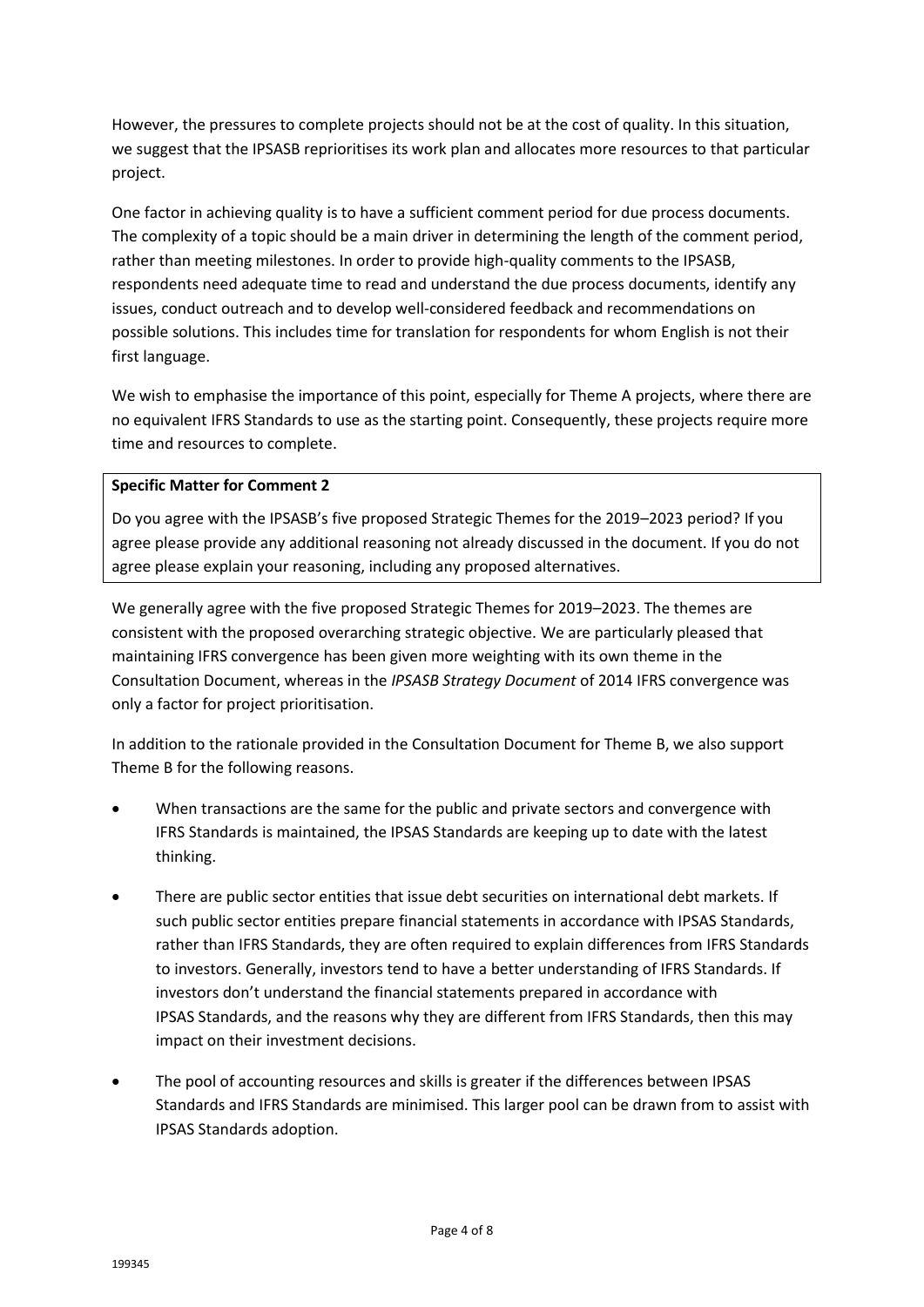• The adoption of IPSAS Standards would be more attractive for jurisdictions that currently apply IFRS Standards for public sector entities. In these jurisdictions, the transition to IPSAS Standards would be easier if the IPSAS Standards are aligned with the IFRS Standards.

We acknowledge the IPSASB will have challenges in prioritising the right balance of projects and activities among the five themes, in particular, the projects in Themes A and B. Some ways to overcome this challenge is for projects to have a clearly defined scope, and ensure that preliminary research is carried out. There are some projects where there could be an overlap between Theme A and Theme B such as communication effectiveness. We discuss this further in SMC 4 below.

# **Specific Matter for Comment 3**

Do you agree with the criteria the IPSASB has used in deciding the proposed issues to add to its Work Plan 2019–2023? If you agree please provide any additional reasoning not already discussed in the document. If you do not agree please explain why, including any proposed alternatives.

We generally agree with the criteria for project prioritisation; there is a good mix of factors to consider. However, it is not clear in the Consultation Document if all four proposed criteria, or only some, are required in order for a project to be added to the work plan. We recommend that this matter is clarified.

To assist the IPSASB with selecting a project under the prevalence and consequences criteria, it may consider conducting research on the extent of potential issues before adding a project to the work plan.

# **Specific Matter for Comment 4**

Do you agree with the projects that the IPSASB proposes to prioritize for addition to the Work Plan 2019–2023 on Theme A: Setting standards on public sector specific issues (*Natural Resources, Discount Rates, Differential Reporting* and *Conceptual Framework limited-scope Review*)? If not please explain your reasoning, and any proposed alternatives.

We agree with adding discount rates and a limited-scope review of *The Conceptual Framework for General Purpose Financial Reporting by Public Sector Entities* (the Conceptual Framework) to the Work Plan 2019–2023.

We recommend the IPSASB replaces the projects on natural resources and differential reporting with a project on communication effectiveness. We are of the view that a project on communication effectiveness would address more pervasive issues and hence would be of more interest to a wider range of constituents and would deliver more benefits to users of general purpose financial reports than natural resources and differential reporting. The project on communication effectiveness should encompass the following components.

- 1. Evaluation of IPSAS literature against the presentation chapter in the Conceptual Framework.
- 2. Update to IPSAS 1 *Presentation of Financial Statements* for the revised version of IAS 1 *Presentation of Financial Statements* issued in September 2007. This component should include consideration of a new presentation of revenue and expenses that are reported outside of surplus/deficit (known as "other comprehensive income" (OCI) in IFRS literature).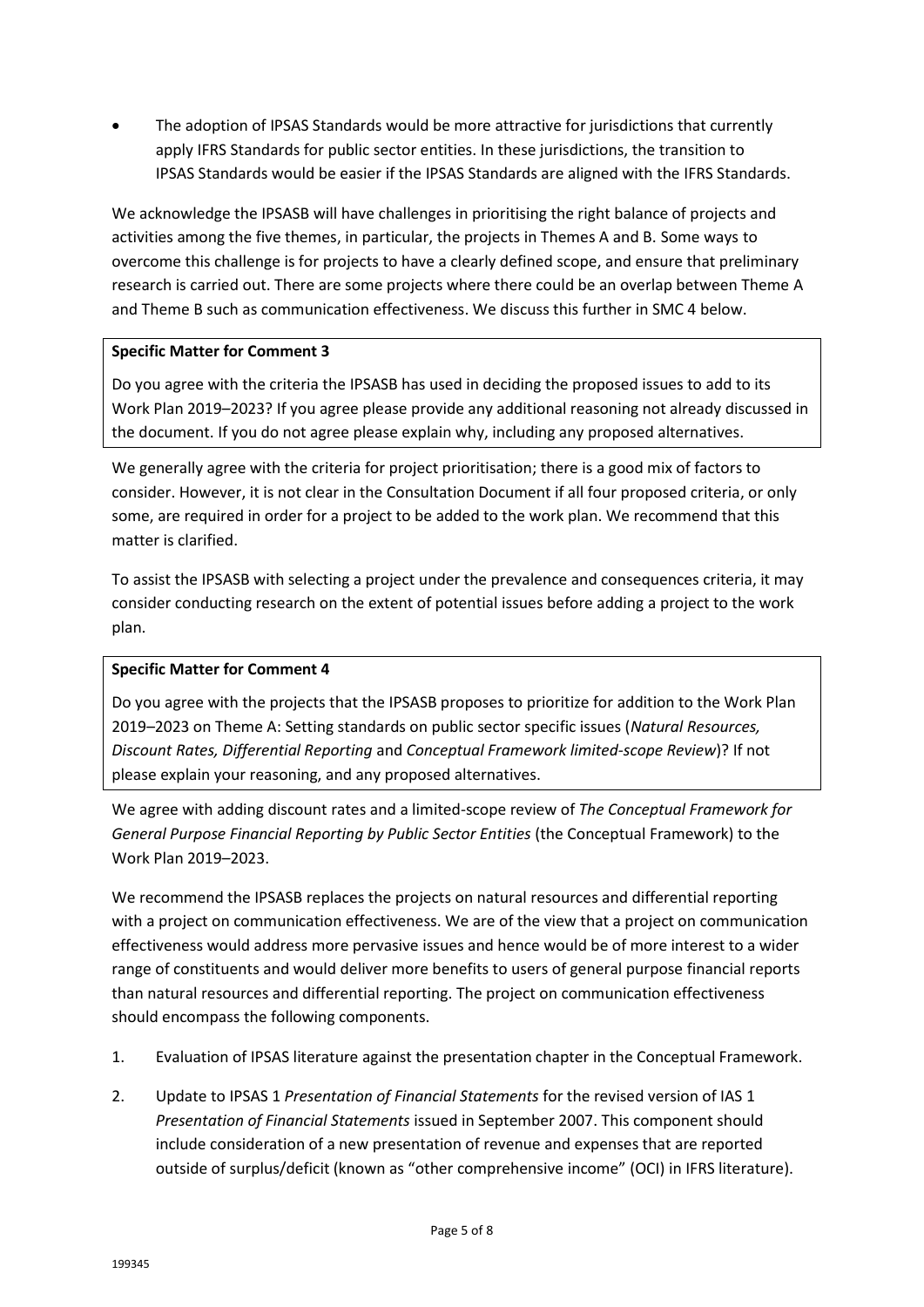We note that the IPSASB did not include the presentation of OCI in its Conceptual Framework because of concerns about the lack of a conceptual basis for that form of presentation. However, we note that the Conceptual Framework does not restrict the recognition of elements to any particular financial statement. Exploring this form of presentation could assist with the projects on revenue and non-exchange expenses, in which we have suggested presentation solutions, including an OCI option.<sup>1</sup> Other benefits include greater transparency in the reporting of revenue and expenses that are currently reported outside of surplus/deficit.

- 3. Disclosures. This component would take into account work done by the IASB in its Principles of Disclosure project and on improving guidance on materiality, and the NZASB's work on materiality.<sup>2</sup>
- 4. Primary financial statements. Once the IASB® project on Primary Financial Statements is further advanced, the IPSASB should consider aspects that are relevant, such as work on the aggregation and disaggregation of line items in the primary financial statements.

This project would have the benefit of being in both Theme A and Theme B. If the information in financial reports is not relevant and not presented in a clear and concise manner, it would be difficult for readers to understand and use this for accountability and decision-making purposes. Improving guidance on materiality and disclosures could help reduce the cost of compliance. We note that the public consultation by Eurostat on the *Assessment of the Suitability of the International Public Sector Accounting Standards for the Member States* has criticised IPSAS Standards for the heaviness of the disclosure requirements.<sup>3</sup>

The IPSASB could begin by working on the first two components, especially the update to IPSAS 1, which, as explained above, could also assist with some current projects.

We question the usefulness of a project on natural resources from a New Zealand perspective, given our understanding of the issue and the limited recognition of such resources, even in jurisdictions where this topic has been considered.<sup>4</sup> We understand the importance of natural resources to many jurisdictions, but question whether a project is likely to result in significant change to the current IPSAS literature and therefore will generate the extent of improvement in public sector financial reporting as other, more pervasive, topics. Therefore, we don't consider this to be a high-priority project that warrants addition to the work plan at this point in time.

We envisage a number of challenges in implementing differential reporting at an international level. One challenge is to set requirements that is not in conflict with jurisdictional legislation. The IPSASB

1

<sup>1</sup> Our suggestions were in response to the IPSASB Consultation Paper *Accounting for Revenue and Non-Exchange Expenses*.

<sup>2</sup> We have developed an Explanatory Guide A7: *Materiality for Public Benefit Entities<sup>2</sup>* (EG A7). EG A7 provides guidance to public benefit entities in applying materiality to presentation and disclosure when preparing general purpose financial reports. The IPSASB may want to refer to EG A7 if it intends to update its guidance on materiality.

<sup>3</sup> Eurostat Public consultation – *Assessment of the suitability of the International Public Sector Accounting Standards for the Member States*, Summary of Responses, December 2012.

<sup>4</sup> For example, the South African Accounting Standards Board GRAP 110 *Living and Non-living Resources* which explains that a living resource is recognised as an asset if it meets the definition of an asset, whereas non-living resources other than land are not recognised as assets. Control of the living resource is a key factor in assessing whether it is an asset.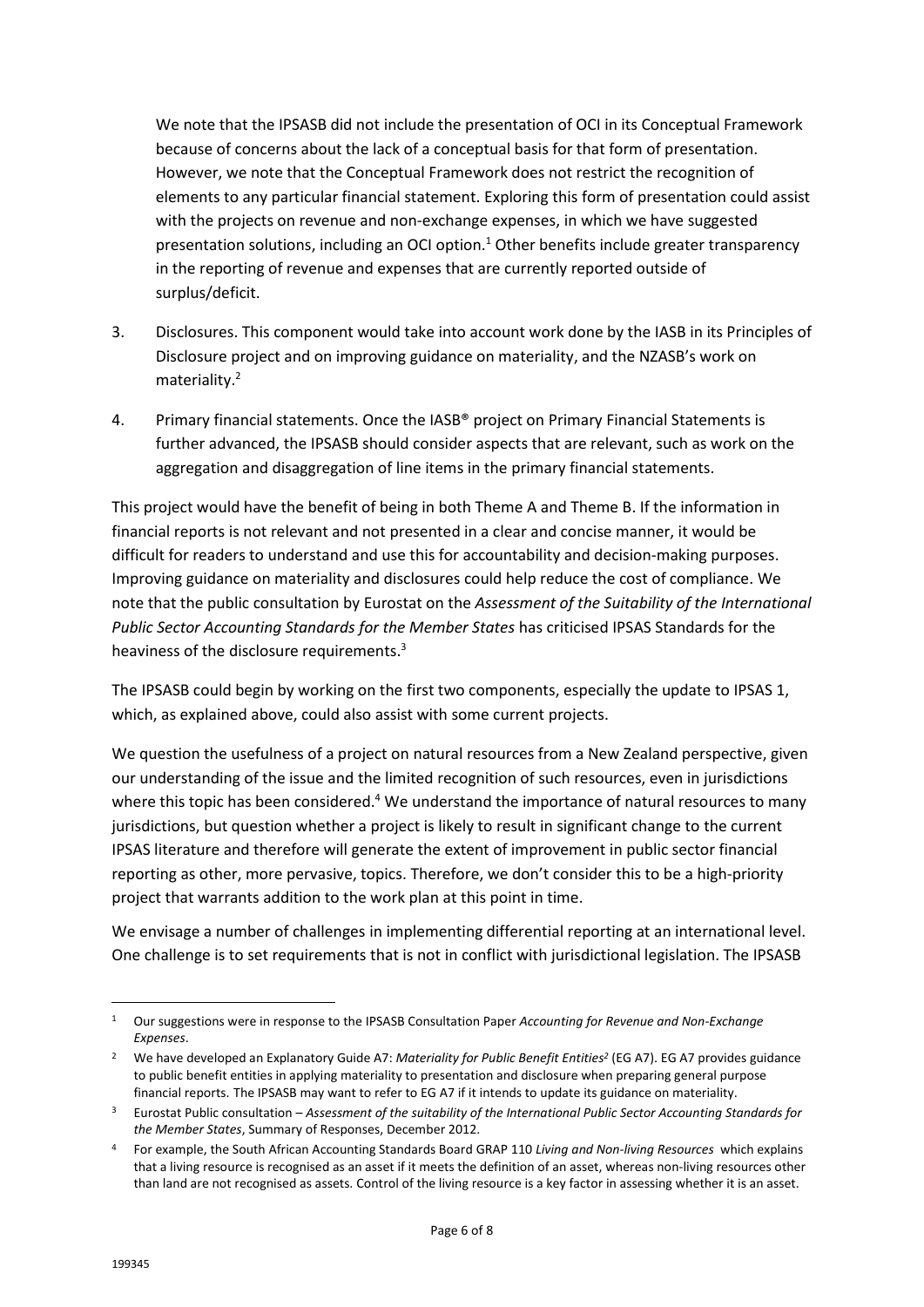would need to establish a framework which identifies what small and medium sized public sector entities should be reporting. For example, will the concessions be for recognition, measurement and disclosures, or for disclosures alone? Whilst the IPSASB could develop an IPSAS Differential Reporting model ("the what" should be reported), it should be up to each jurisdiction to determine which entities will apply these requirements ("the who" should report).

As an alternative to adding full projects on natural resources and differential reporting to its work plan, the IPSASB could first conduct further research on these potential future projects. We encourage the IPSASB to work with academics and national standard setters with an interest in these topics and from jurisdictions where the topic is more pervasive. This approach would not be resource intensive for the IPSASB and would allow for a better understanding of the key issues and the options available before the IPSASB commits to a formal standard-setting project.

### **Specific Matter for Comment 5**

Do you agree with the project that the IPSASB proposes to prioritise for addition to the Work Plan 2019–2023 on Theme B: Maintaining IFRS convergence (IPSAS 18 *Segment Reporting*)? If not please explain your reasoning, and any proposed alternatives.

Our preference is for the IPSASB to replace the project to update IPSAS 18 *Segment Reporting*<sup>5</sup> with a project on communication effectiveness. We are of the view that better communication in financial reporting is of interest to a wider range of constituents and would deliver more benefits to users of general purpose financial reports than the update to IPSAS 18. Our reasons for supporting this project are noted in our response to SMC 4.

We fully support projects to maintain convergence with the IASB's narrow scope amendments. In our response to SMC 2, we have provided our reasons for supporting maintaining convergence with IFRS Standards.

### **Specific Matter for Comment 6**

Are there any projects in Appendix A that you believe should be added to the Work Plan 2019–2023 in place of a currently proposed project? If you believe that any Appendix A projects should be added, please explain your views on why the project should be included, which proposed project should not then be started and why.

We recommend the IPSASB adds to the Work Plan 2019–2023 a project on communication effectiveness. This project is discussed in our responses to SMC 4 and SMC 5.

We support the IPSASB carrying out a mid-term work plan consultation in 2020. This would allow the IPSASB to reassess how the current projects are going and the projected timing for starting new projects. It also provides an opportunity to do an environmental check on emerging issues.

Also refer to our responses to SMC 4 and SMC 5 for other projects to be added and removed from the Work Plan 2019–2023.

-

<sup>&</sup>lt;sup>5</sup> In New Zealand, we have not picked up IPSAS 18. Legislation specifies that certain public sector entities present service performance information. Given the relevance of service performance information and the additional costs that would have been associated with the presentation of segment information IPSAS 18 was not included in PBE Standards.